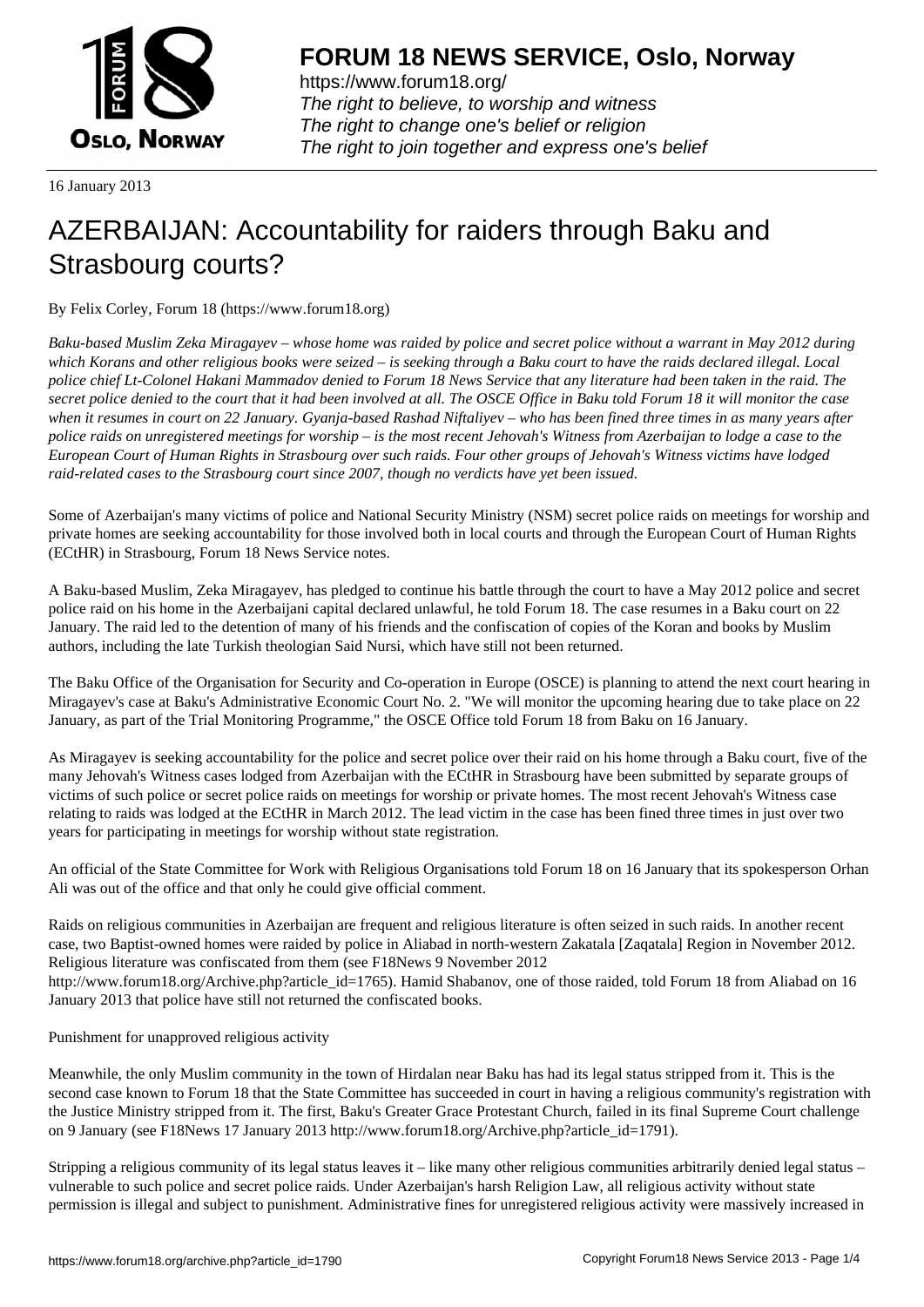Suit

On 20 September 2012, Baku's Administrative Economic Court No. 2 finally accepted the suit against the police and NSM secret police lodged by Baku Muslim Miragayev. The case was assigned to Judge Farmayil Zeynalli. Both the police and the secret police denied Miragayev's claims.

Miragayev had been trying to lodge a court challenge since June 2012, but had faced obstruction in the courts. Baku's Administrative Economic Court No. 1 and Narimanov District Court both refused to accept the case. Miragayev had also written complaints to Azerbaijani President Ilham Aliyev and other state agencies without any response (see F18News 23 October 2012 http://www.forum18.org/Archive.php?article\_id=1757).

Miragayev's suit was against those who raided his private home in Baku's Narimanov District on 31 May 2012. Those present were taken to the police station for questioning. His home was searched without a warrant and left in a state of disarray. Police confiscated 30 copies of the Koran, as well as 24 other books, including some by Said Nursi. They also took 34 Manats (265 Norwegian Kroner, 35 Euros or 43 US Dollars) and 500 US Dollars (392 Manats, 3,050 Norwegian Kroner or 410 Euros) and a computer. Miragayev, who was away at the time, was particularly upset that the officers failed to take off their shoes in his home (see F18News 11 July 2012 http://www.forum18.org/Archive.php?article\_id=1719).

Police and secret police denials

In a 29 October 2012 letter to the court seen by Forum 18, Colonel Natig Abuzarli of Narimanov District NSM secret police denied absolutely that his officers had anything to do with the raid.

In a 1 November 2012 letter to the court also seen by Forum 18, Narimanov District's 18th police station chief Lt-Colonel Hakani Mammadov insisted that Miragayev's flat had been raided because "a large number" of people were in the flat "behaving suspiciously" and thus disturbing the neighbours. Mammadov did not explain in what way the behaviour was suspicious.

Lt-Colonel Mammadov denied absolutely that police officers had taken any items from the flat. "The photos submitted by Zeka Miragayev were taken some days afterwards when he came to the flat," Mammadov insisted to the judge. "The property of the plaintiff was not damaged." He called on the judge to reject Miragayev's suit.

Miragayev dismissed the police and secret police claims. He told Forum 18 the police chief had given "false information". "My friends were taken to the Police Station by force," he told Forum 18. "Mikayil Gurbanov was the last to leave the flat and closed the door. The police were engaged in taking my friends to the police station, then NSM officers took the books and other items to the NSM."

Asked by Forum 18 on 16 January why he had stated that no items had been taken from Miragayev's flat during the raid, Lt-Colonel Mammadov responded: "Because it's a fact." Asked who had taken literature and other items from the flat, he repeated: "Nothing was taken." Then he added: "Don't ring here again," before putting the phone down. Forum 18 was thus unable to find out what "suspicious" activity the police believed had been taking place and who had decided to launch the raid.

Forum 18 was unable to reach anyone at the NSM secret police prepared to discuss the case.

Claims in court

At the first hearing on 21 December 2012, police officer Kalandar Jabbarov claimed that the officers who arrived at Miragayev's flat showed their police identity cards, and stood in the doorway only without entering the flat. Responding to a question from Judge Zeynalli as to why the flat had been raided, the officer claimed that neighbours had complained of being disturbed. Miragayev and his friends denied all three of Jabbarov's claims.

Officer Jabbarov denied to Miragayev's then lawyer Rasim Nuriyev in court that the plain clothed men accompanying the police had been NSM secret police officers. Jabbarov also denied that the police had taken any books from the flat.

The second hearing was due on 25 December 2012, but neither the police nor the NSM secret police sent representatives. The hearing was then cancelled. "Police and NSM officers by this showed disrespect to the court and it was a serious breach of law," Miragayev complained to Forum 18. "They proved the crime they committed by being absent from the court."

The next hearing is due on 22 January, Miragayev's friends told Forum 18. They said it is unclear whether this will be the final hearing in the case or not. "It all lies in the hands of the judge." However, they are not optimistic that Miragayev will win his case.

Secret police pressure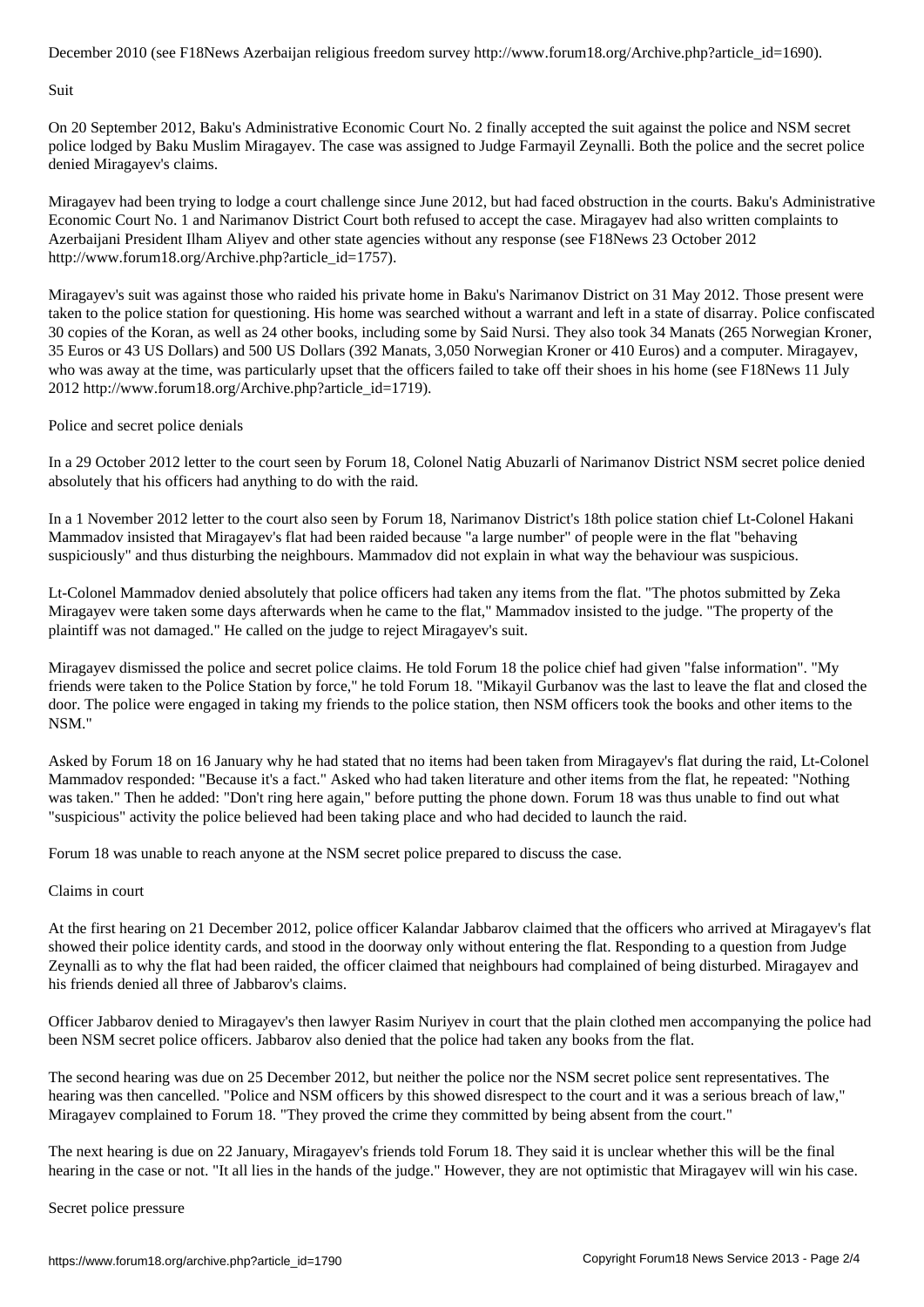$\mathcal{C}$  to told Forum 18 that an NSM of intervalst named Rashad (last name unknown) met him on 17 December 2012. The officer named Rashad (last named Rashad (last named Rashad (last named Rashad (last named Rashad (last called on him to withdraw his suit and offered to pay him if his religious books are not found.

Miragayev insisted to Forum 18 that the suit must go ahead. "I demand my rights, because an NSM officer abused the author of Risale-i Nur [Said Nursi]."

In early January 2013, Miragayev approached foreign representatives seeking possible asylum abroad. He expressed concern that further state action could be taken against him to punish him for exercising his right to freedom of religion or belief. "I do not know what my future life will be like, because who commits such injustice with me, may do any other acts also," he declared. "They even may also arrest me, though I have no fault, and also kill me."

Justice through Strasbourg?

Many of Azerbaijan's Jehovah's Witnesses who have been victims of police and secret police raids have lodged cases to the European Court of Human Rights (ECtHR) in Strasbourg, Jehovah's Witnesses told Forum 18. On 1 March 2012, Gyanja [Gäncä]-based Rashad Niftaliyev lodged such a case on his and his fellow Jehovah's Witnesses' behalf: Niftaliyev and Others v. Azerbaijan (Application No. 561/12). The case relates to a police raid on a religious meeting in June 2011.

Niftaliyev was among a group of Jehovah's Witnesses punished in a late-night hearing in December 2010 after a police raid. He was fined 150 Manats (see F18News 7 January 2011 http://www.forum18.org/Archive.php?article\_id=1527). In June 2011 he was again fined 1,500 Manats, following another raid. He was among six local Jehovah's Witnesses fined in November 2011 after another police raid on a religious meeting. He was fined 2,000 Manats (see F18News 14 December 2011 http://www.forum18.org/archive.php?article\_id=1647). In July 2012 Niftaliyev and another of those fined in November 2011 were taken to court after being unable to pay the massive fines. Although the other Jehovah's Witness was punished with a three-day prison term, Niftaliyev was given a formal warning (see F18News 10 August 2012 http://www.forum18.org/Archive.php?article\_id=1730).

Other Jehovah's Witness cases from Azerbaijan at the ECtHR which relate or partially relate to raids on their religious meetings or private homes are: Religious Community of Jehovah's Witnesses & Others v. Azerbaijan (No. 52682/07), filed on 16 November 2007; Mursalov and Others v. Azerbaijan (No. 4668/10), filed on 12 January 2010; Mukhtarov and Others v. Azerbaijan (No. 6013/10), filed on 18 January 2010; and Valiyev and Others v. Azerbaijan (No. 42651/11), filed on 11 July 2011.

The ECtHR said all five of these Jehovah's Witness cases are still pending before the Court. "So far, no decision has been taken as to the admissibility of these cases," a spokesperson for the Court told Forum 18 from Strasbourg on 16 January 2013. (END)

For more background information see Forum 18's Azerbaijan religious freedom survey at http://www.forum18.org/Archive.php?article\_id=1690.

More coverage of freedom of thought, conscience and belief in Azerbaijan is at http://www.forum18.org/Archive.php?query=&religion=all&country=23.

A compilation of Organisation for Security and Co-operation in Europe (OSCE) freedom of religion or belief commitments can be found at http://www.forum18.org/Archive.php?article\_id=1351.

For a personal commentary, by an Azeri Protestant, on how the international community can help establish religious freedom in Azerbaijan, see http://www.forum18.org/Archive.php?article\_id=482.

Follow us on Twitter @Forum\_18 (http://twitter.com/forum\_18)

Follow us on Facebook @Forum18NewsService (http://www.facebook.com/Forum18NewsService)

All Forum 18 text may be referred to, quoted from, or republished in full, if Forum 18 is credited as the source.

All photographs that are not Forum 18's copyright are attributed to the copyright owner. If you reuse any photographs from Forum 18's website, you must seek permission for any reuse from the copyright owner or abide by the copyright terms the copyright owner has chosen.

© Forum 18 News Service. All rights reserved. ISSN 1504-2855.

If you need to contact F18News, please email us at: f18news @ editor.forum18.org